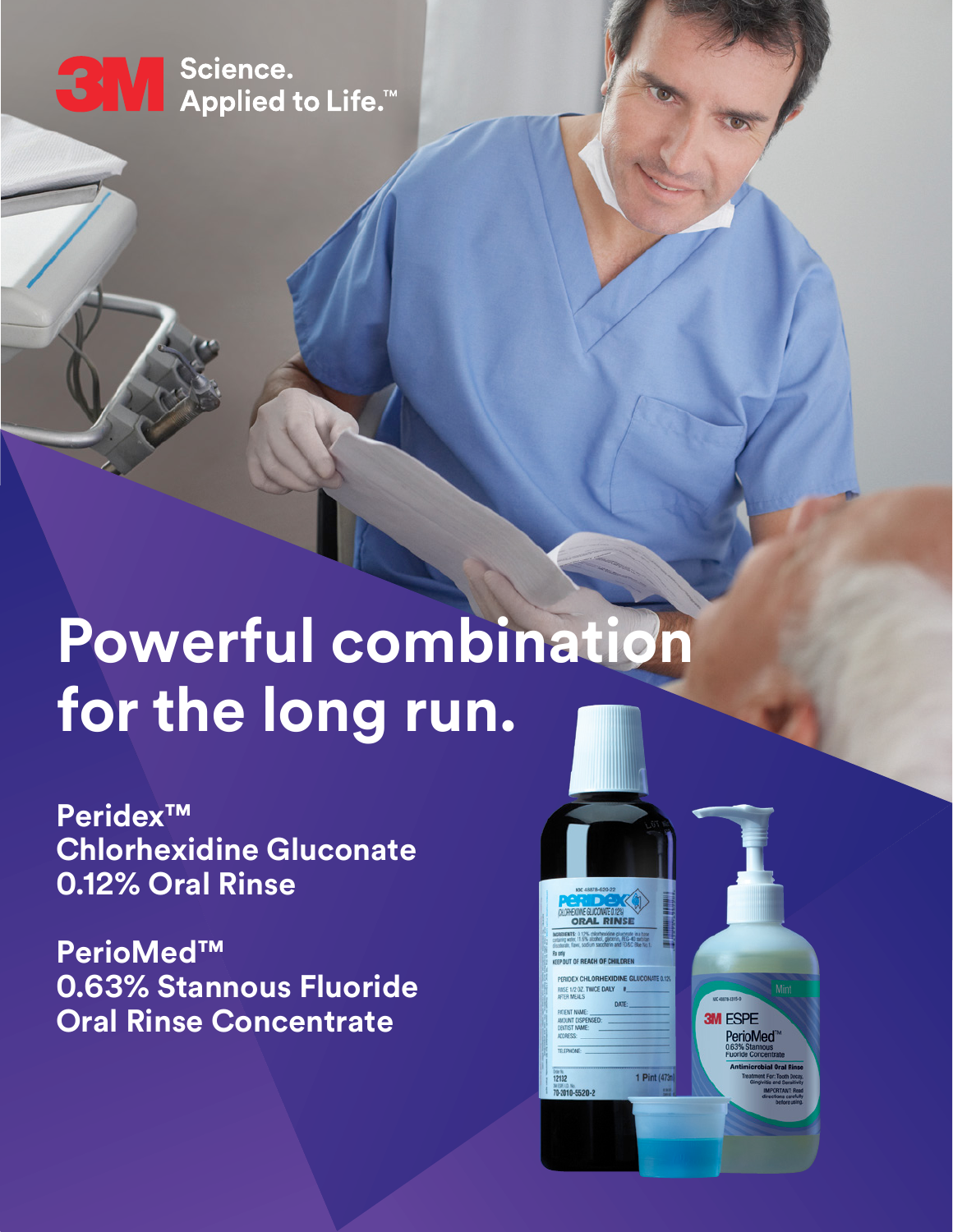**Chronic inflammation and bleeding can be indicators of gingivitis or even more severe oral health issues. These infections require professional treatment to reverse the disease and prevent it from recurring.** 



**Gingivitis (bleeding on brushing/flossing)**



**Healthy tissue**

# **Peridex™ Chlorhexidine Gluconate 0.12% Oral Rinse**

Peridex<sup>™</sup> is an effective oral rinse indicated for use between dental visits as part of a professional program for the treatment of gingivitis as characterized by redness and swelling of the gingiva, including gingival bleeding upon probing. Supported by more than 20 years of clinical proof, Peridex oral rinse:

- provides antimicrobial activity during oral rinsing
- reduces certain aerobic and anaerobic bacteria from 54–97% through six months of use
- reduces gingival inflammation and bleeding between dental visits, including those for operative procedures
- shows no significant changes in bacterial resistance or adverse changes in the oral microbial ecosystem
- has a 2-year shelf life

## **PerioMed™ 0.63% Stannous Fluoride Oral Rinse Concentrate**

Follow up with PerioMed™ oral rinse for long-term gingival maintenance therapy. A proven aid to help control plaque bacteria, PerioMed oral rinse:

- is a second-generation anti-microbial
- is a non-alcohol formula
- costs about the same as the leading OTC mouthwashes<sup>1</sup>
- is available in Mint and Tropical Fruit flavors

Some oral rinses, including these, may cause enamel discoloration. Advise your patients that this discoloration will be more pronounced in areas with heavier accumulations of plaque and can be minimized by brushing and flossing daily. Discoloration can be removed from most tooth surfaces with prophylaxis treatment.

**The benefits of these time-tested, clinically proven medications are clear. Start your patients on Peridex chlorhexidine gluconate 0.12% oral rinse and follow up with PerioMed 0.63% stannous fluoride oral rinse ... a powerful combination for long-term oral care.** 

The clinical significance of Peridex oral rinse's antimicrobial activities is not clear. Three months after Peridex oral rinse use was discontinued, the number of bacteria in plaque had returned to baseline levels and resistance of plaque bacteria to chlorhexidine gluconate was equal to that at baseline. Clinical effectiveness and safety of Peridex oral rinse has not been established in children under age 18.

Peridex oral rinse is indicated for use between dental visits as part of a professional program for the treatment of gingivitis. Patients with a known sensitivity to chlorhexidine gluconate should not use Peridex oral rinse. The effect of Peridex oral rinse on periodontitis has not been determined. Common side effects associated with the use of Peridex oral rinse include an increase in the staining of oral surfaces, an increase in calculus formation and an alteration in taste perception. Please see back page for full prescribing information.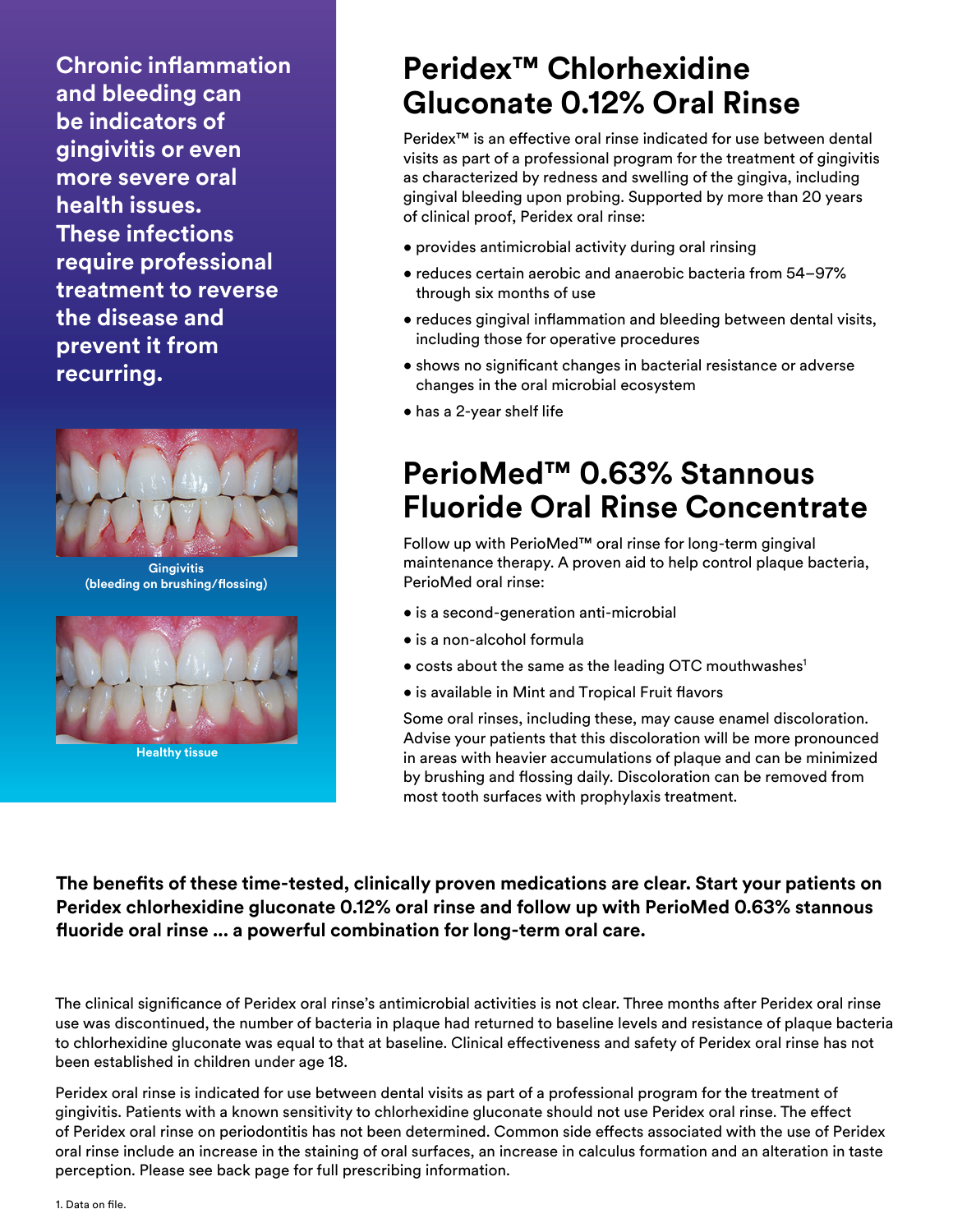

**Peridex™ Chlorhexidine Gluconate 0.12% Oral Rinse is available in 4oz, 16oz and 64oz sizes.**

**PerioMed™ 0.63% Stannous Fluoride Oral Rinse Concentrate is available in Mint and Tropical Fruit Flavors.**

| <b>Ordering Information</b> |                                                                                                                             |
|-----------------------------|-----------------------------------------------------------------------------------------------------------------------------|
| Item #                      | <b>Product Description</b>                                                                                                  |
| 12134                       | Peridex <sup>™</sup> Chlorhexidine Gluconate 0.12% Oral Rinse — 4 oz bottle (48 bottles/case)                               |
| 12132                       | Peridex <sup>™</sup> Chlorhexidine Gluconate 0.12% Oral Rinse — 16 oz bottle (12 bottles/case)                              |
| 12133                       | Peridex <sup>™</sup> Chlorhexidine Gluconate 0.12% Oral Rinse - 64 oz bottle (4 bottles/case)                               |
| 12105M                      | PerioMed™ 0.63% Stannous Fluoride Oral Rinse Concentrate — Mint Flavor — 10 oz bottle with pump (24 bottles/case)           |
| 12105F                      | PerioMed™ 0.63% Stannous Fluoride Oral Rinse Concentrate — Tropical Fruit Flavor — 10 oz bottle with pump (24 bottles/case) |
| 12105SM                     | PerioMed™ 0.63% Stannous Fluoride Oral Rinse Concentrate — Mint Flavor — 2.75 oz bottle with mixing cup (24 bottles/case)   |